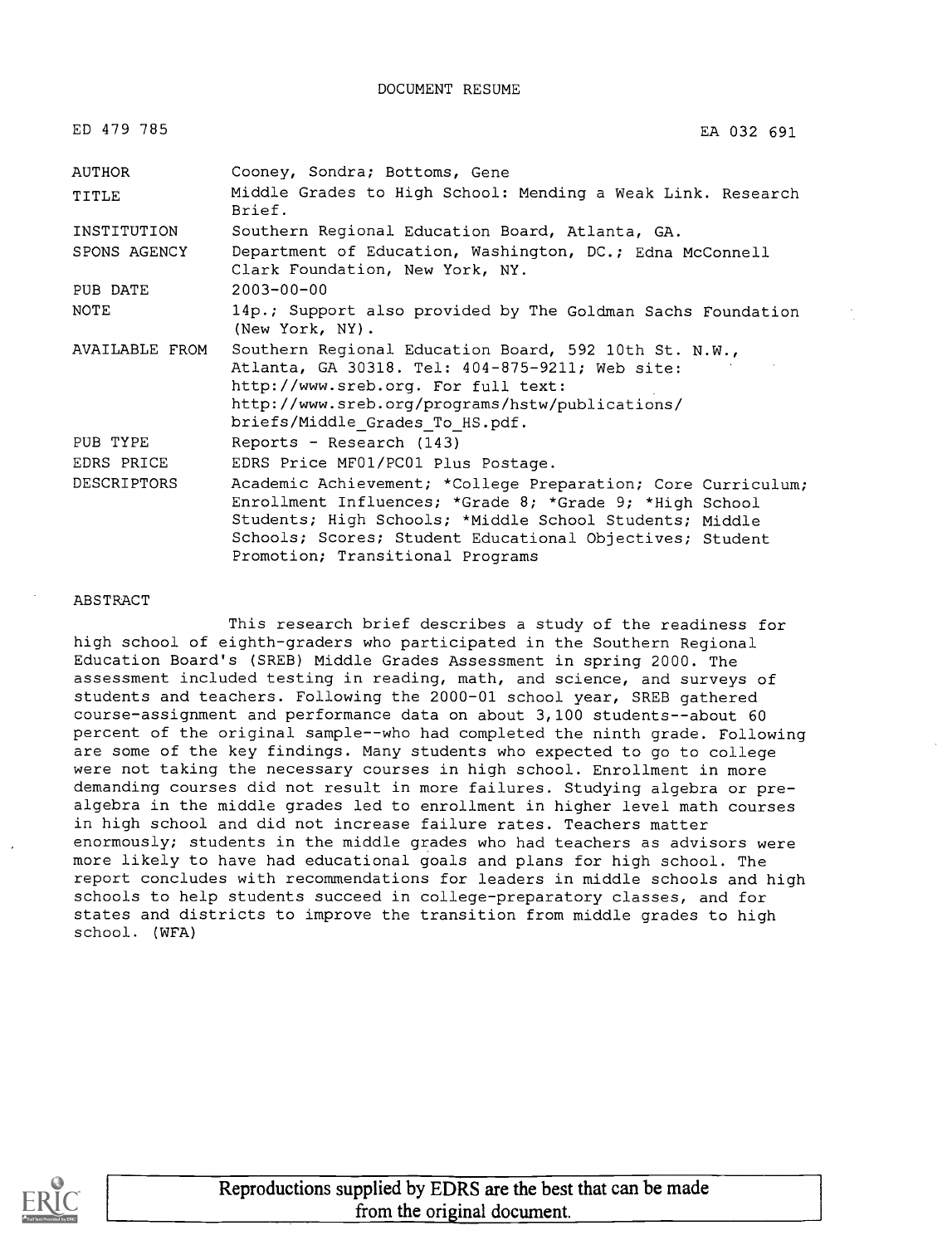# Middle Grades to High School: Mending a Weak Link. Research Brief.

Sondra Cooney Gene Bottoms

2003

U.S. DEPARTMENT OF EDUCATION Office ot Educational Research and Improvement EDUCATIONAL RESOURCES INFORMATION CENTER (ERIC)

- This document has been reproduced as received from the person or organization originating it.
- pi Minor changes have been made to improve reproduction quality
- $\bullet$ Points of view or opinions stated in this document do not necessarily represent official OERI position or policy.

PERMISSION TO REPRODUCE AND DISSEMINATE THIS MATERIAL HAS BEEN GRANTED BY

M. A. Sullivan

TO THE EDUCATIONAL RESOURCES INFORMATION CENTER (ERIC)

EA 032 691

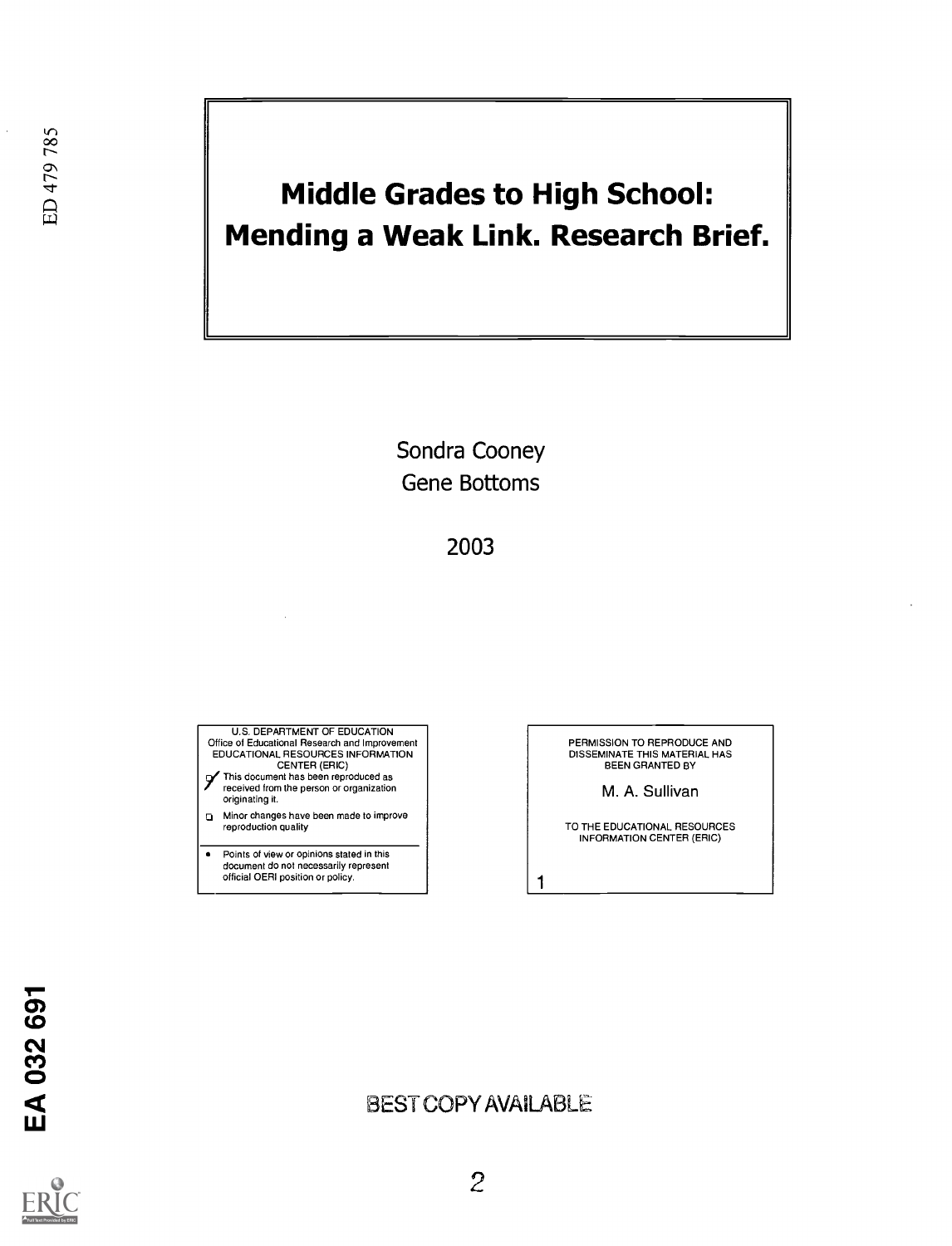

MAKING MIDDLE GRADES **WORK** 

MAKING SCHOOIS **WORK** 

# Research Brief

# $\text{SREB}$   $\parallel$  Middle Grades to High School: Mending a Weak Link

by Sondra Cooney and Gene Bottoms

Take 100 ninth-graders with similar characteristics and test scores in the eighth grade. Place 50 in higher-level ninth-grade courses. Place 50 in lower-level courses. What happens? If you said fewer students fail in the higher-level courses, you are correct. Please read on.

The Southern Regional Education Board conducted a follow-up study of nearly 3,100 students from 44 middle schools and 38 high schools and found:

Ninth-graders who are placed in higher-level courses have a lower failure rate than students with similar characteristics who are placed in lower-level courses.

This fact begs the question:

Why do we continue to place large numbers of students in lower-level courses where they have little or no chance of gaining the skills and knowledge they need to succeed?

Here is what we know ...

Our studies suggest that students who are assigned to higher-level, more challenging work are more successful in high school.

We also know that about one in five students in SREB's network of middle grades schools fails at least one course in the ninth grade, and about 10 percent do not earn enough credits to stay on track for graduation with their classmates.

Clearly, raising the achievement of high school students requires three actions:

- 1. Students must be challenged to perform at high levels.
- 2. Students must be prepared before they enter ninth grade to meet these challenges.
- 3. Students must be given the extra help and extra time they need to succeed.

Simply put, they must be ready for high school.

 $\sigma_{\text{Southern}}$  $\mathcal{P}_{\text{Regional}}$  $\begin{array}{c}\n\bigcirc \\
\bigcirc \\
\bigcirc\n\end{array}$  Board Board  $\overline{X}$  592 10th St. N.W. Atlanta, GA 30318 (404) 875-9211 b.org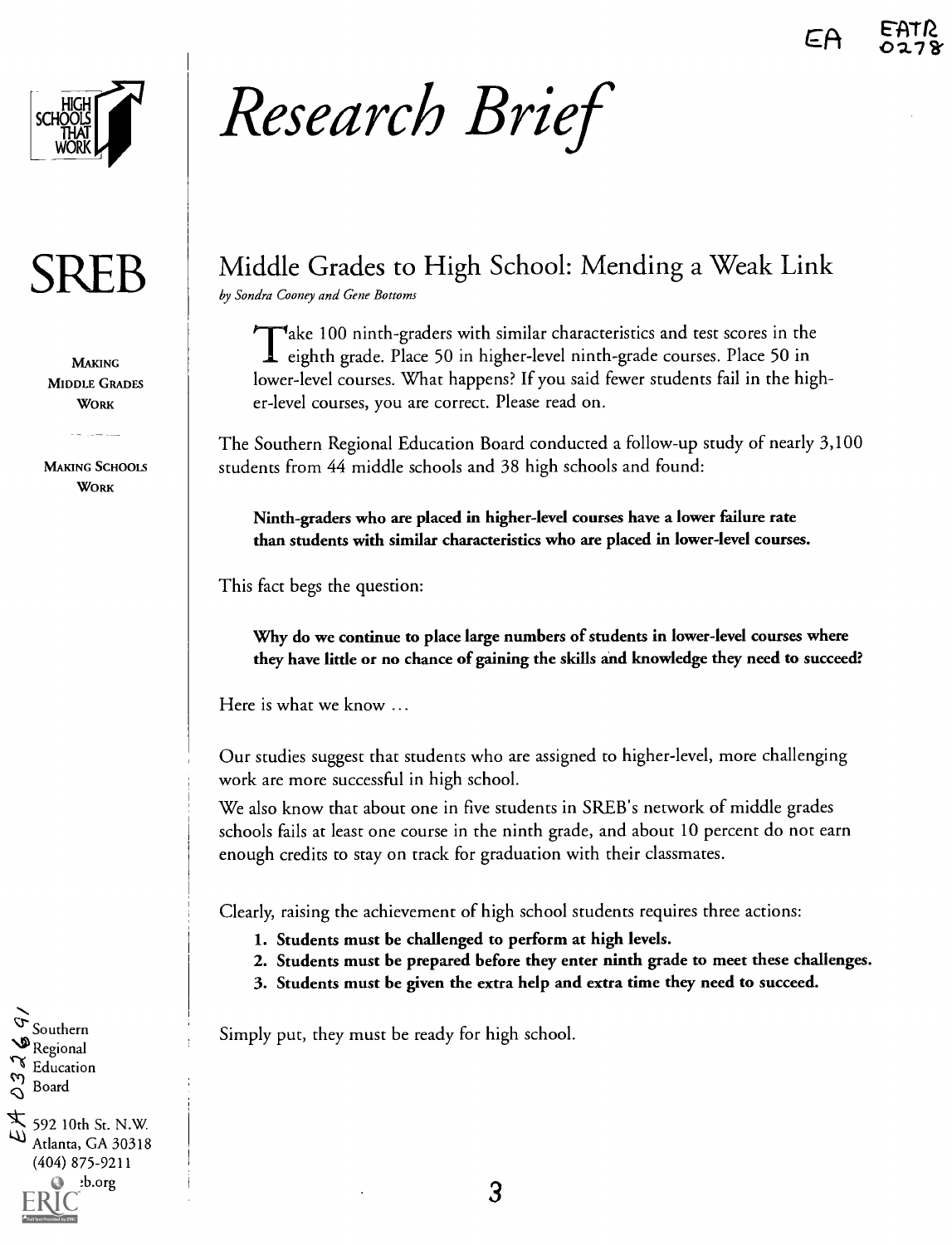#### Goal

The SREB middle grades goal is to ensure that all students perform at the basic level in reading, mathematics and science on the NAEP-based SREB Middle Grades Assessment and to increase the percentage of eighth-graders who perform at the proficient level and who leave eighth grade ready for college-preparatory work in high school.



<sup>2</sup> 4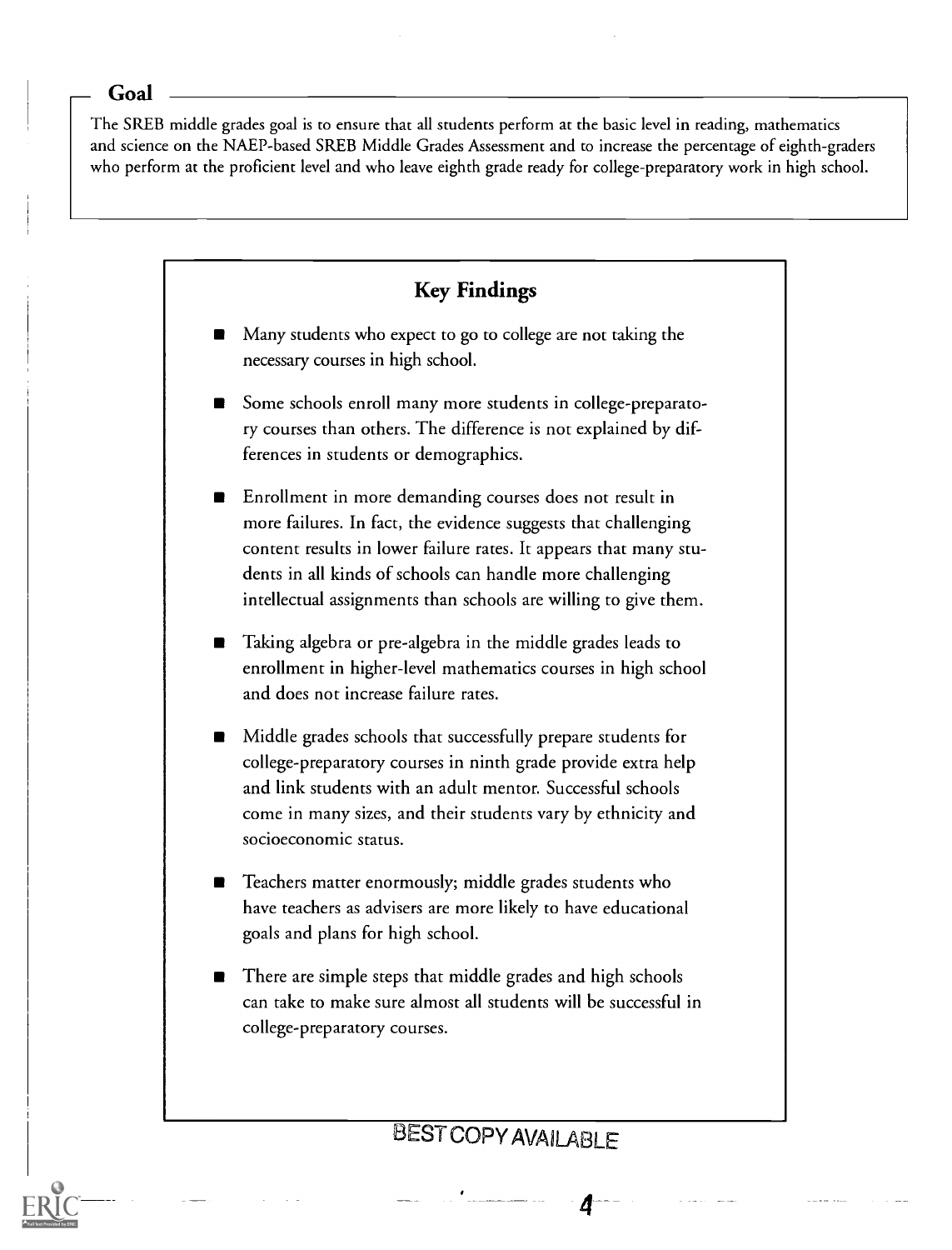## How Did We Learn This?

SREB followed up on a group of eighth-graders who participated in our Middle Grades Assessment in the spring of 2000. The Assessment included testing in reading, mathematics and science and surveys of both students and teachers. Following the 2000-2001 school year, we gathered course-assignment and performance information on about  $3,100$  students  $-$  about 60 percent of the original sample — who completed their ninth-grade year in high school.

To measure "readiness for high school," we examined the grades students earned in ninth-grade college-preparatory courses. Students who earned a grade of "C" or above were considered ready for high school.

### What Happens to Students in Ninth Grade?

SREB, assisted by schools and districts in our middle grades network, collected data on the English, mathematics and science  $\mathbf C$  courses students took as ninth-graders and the grades they received for each course.

In Table 1, "All Schools" refers to every middle grades school that completed our follow-up study. These 3,098 students moved into high school from 44 schools in the SREB middle grades network. "High Enrollment Schools" refers to the 25 percent of middle grades schools that had the greatest percentage of students in ninth-grade college-preparatory classes at their receiving high school(s).

| College-preparatory Courses (C-P)        | All Schools     |              | <b>High Enrollment Schools</b> |              |
|------------------------------------------|-----------------|--------------|--------------------------------|--------------|
|                                          | Enrolled in C-P | Success Rate | Enrolled in C-P                | Success Rate |
| C-P English 9                            | 25%             | 91%          | 56%                            | 86%          |
| Other advanced English                   | 2%              | 92%          | 3%                             | 92%          |
| C-P Algebra I or integrated mathematics  | 31%             | 75%          | 56%                            | 72%          |
| Algebra II or other advanced mathematics | 5%              | 90%          | 15%                            | 95%          |
| Geometry                                 | 15%             | 91%          | 15%                            | 84%          |
| C-P physical science                     | 5%              | 81%          | 21%                            | 79%          |
| C-P biology                              | 3%              | 94%          | 13%                            | 93%          |
| Other advanced science                   | 1%              | 78%          | 4%                             | 78%          |

Table 1 Percentage of Students Enrolled in College-preparatory Courses in Ninth Grade and Their Success Rates

Table 1 shows that schools which enrolled more students in college-preparatory classes had success rates similar to schools that enrolled significantly fewer students in higher-level classes. Enrolling significantly more ninth-grade students in higherlevel classes does not raise failure rates in these network schools. It does raise student achievement.

5

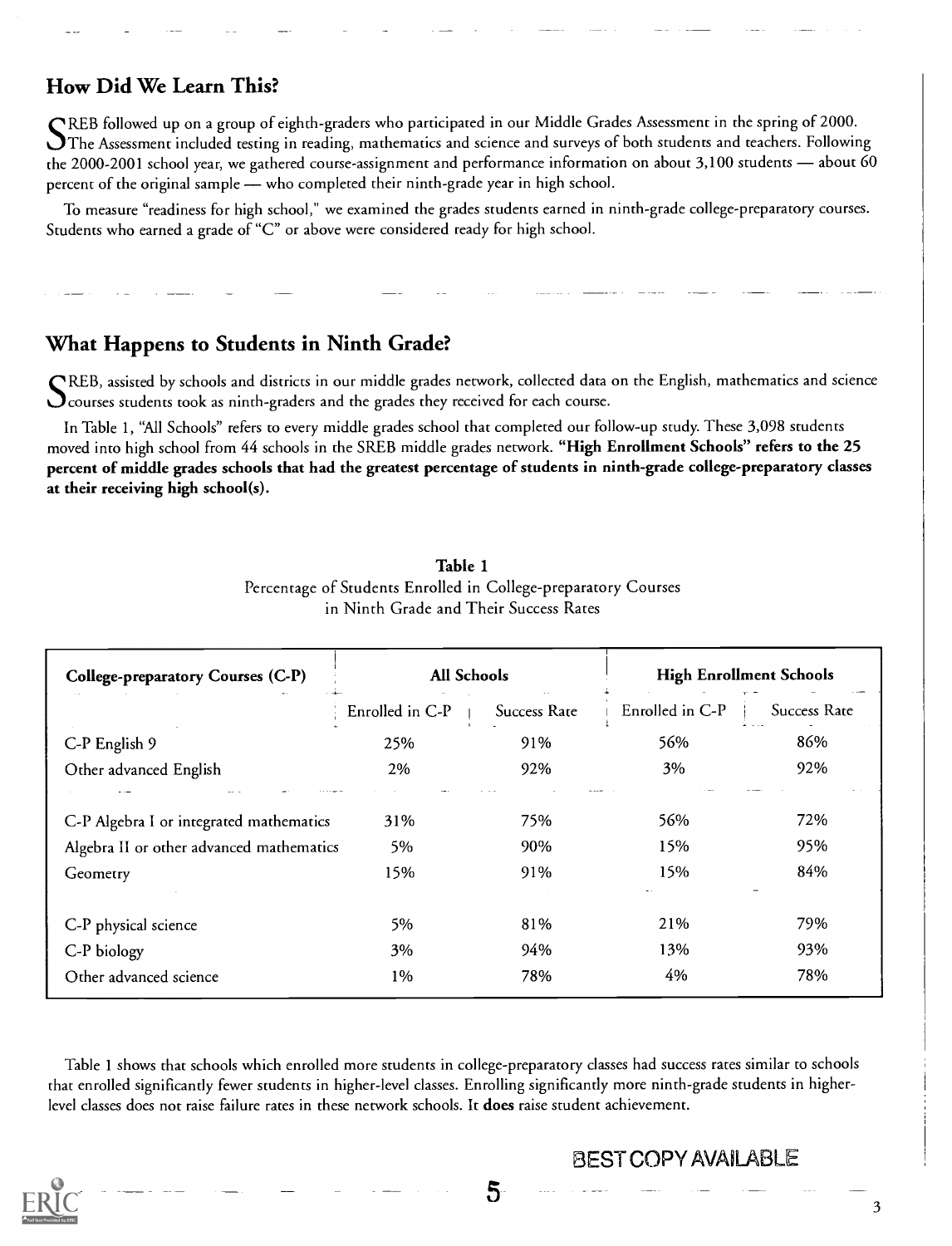# What Experiences in Eighth Grade Are Linked to Ninth-grade Performance?

comparison of our eighth- and ninth-grade data reveals three middle grades experiences associated with students who  $\boldsymbol{\varLambda}$ take and succeed in higher-level courses in grade nine.

These experiences are:

- studying "something called algebra" in the middle grades;
- reading a great number of books in grade eight; and
- **E** expecting to graduate from college.

#### Studying "something called algebra"

Across all schools, 62 percent of the students who said they had a course with "algebra" in its title during the middle grades were enrolled in college-preparatory mathematics in ninth-grade. Eighty-five percent of these students earned a "C" or above. High enrollment schools enrolled 82 percent of students who had algebra in the middle grades in college-preparatory mathematics courses. They had virtually the same success rates as schools with lower enrollment rates. Clearly, students who begin algebra earlier are more likely to succeed in an accelerated mathematics curriculum if high schools choose to enroll them in this curriculum.

#### Table 2

Comparision of Enrollment and Success Rates of Ninth-grade Students in College-preparatory Mathematics at All Schools and at High Enrollment Schools

| <b>Exposure to Algebra</b>        | Experiences of Ninth-graders in College-preparatory Mathematics |                                |  |  |
|-----------------------------------|-----------------------------------------------------------------|--------------------------------|--|--|
| in the Middle Grades              | All Schools                                                     | <b>High Enrollment Schools</b> |  |  |
| Algebra in Middle Grades          |                                                                 |                                |  |  |
| Ninth-grade C-P math enrollment   | 62%                                                             | 82%                            |  |  |
| Ninth-grade C-P math success rate | 85%                                                             | 81%                            |  |  |
| No Algebra in Middle Grades       |                                                                 |                                |  |  |
| Ninth-grade C-P math enrollment   | 35%                                                             | 68%                            |  |  |
| Ninth-grade C-P math success rate | 73%                                                             | 66%                            |  |  |

Only 35 percent of students who did not have something called "algebra" in the middle grades were enrolled in higher-level mathematics courses in ninth grade — with a 73 percent success rate. High enrollment schools assigned 68 percent of students without middle grades algebra to college-preparatory mathematics courses, and about two-thirds of those students earned a "C" or above.

These findings require middle grades and high schools to ask some hard questions about the mathematics curriculum and student placement practices:

- Why aren't all eighth-grade students enrolled in either pre-algebra or Algebra I?
- Why aren't all students who studied algebra in the middle grades enrolled in ninth-grade college-preparatory mathematics classes?
- What criteria are schools using to assign students to higher-level mathematics in ninth grade?
- What can high schools do to reduce failure rates in ninth-grade mathematics and to help more students meet the standards of higher-level courses?

6

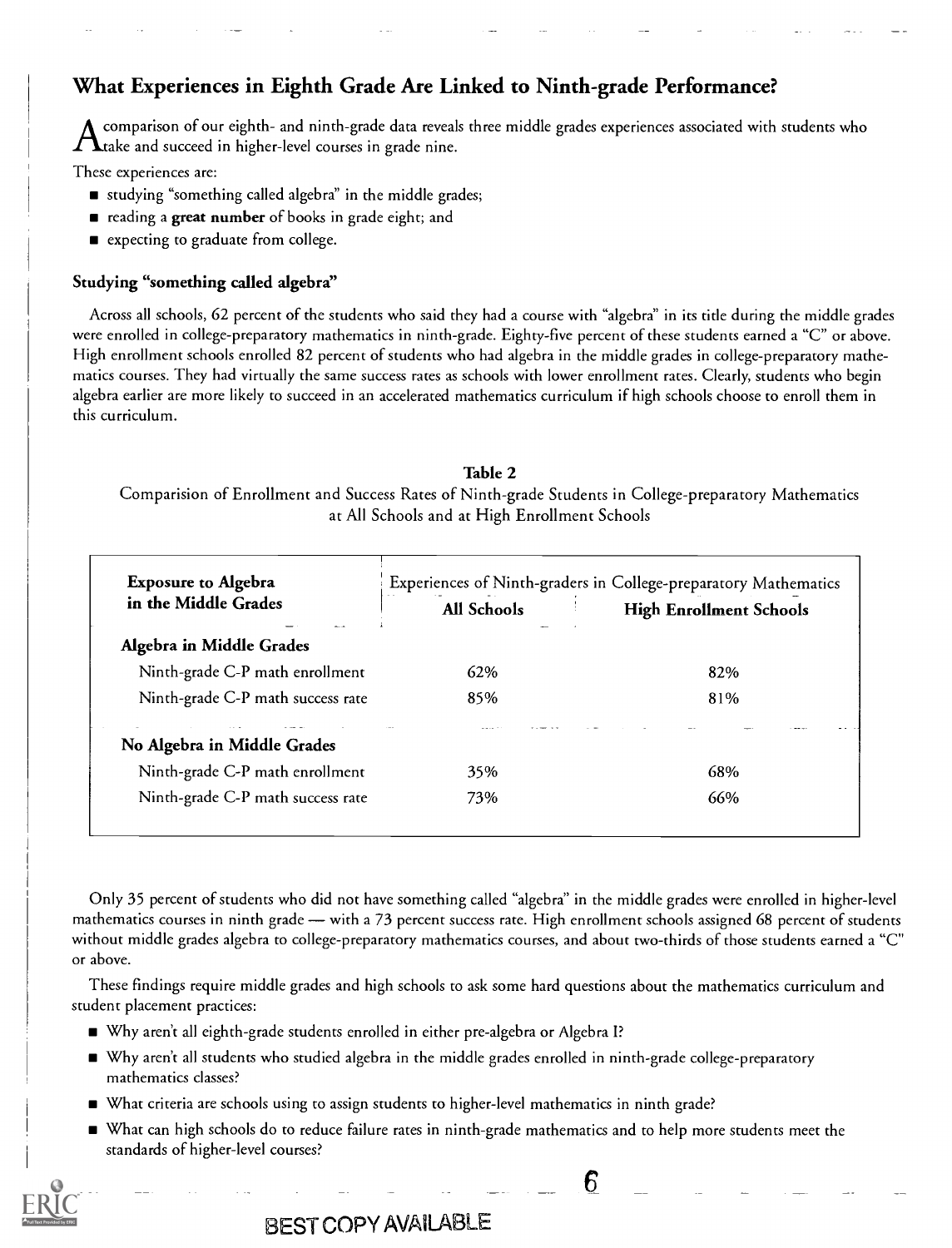#### Reading a lot of books in grade eight

Students who read more in the eighth grade are more likely to be enrolled in college-preparatory English courses in ninth grade.

SREB's reading goal for middle grades students is at least 25 books per year across the curriculum. Data from High Schools That Work indicate that improved performance in high school English is associated with reading at least 10 books each year.

Table 3 shows that, in all schools, only 30 percent of students who reported reading 11 books or more in the eighth grade were enrolled in college-preparatory English in ninth grade. In high enrollment schools, more than twice as many students who read the same number were in high-level courses.

High enrollment schools also encourage more students who report reading very little during grade eight to enroll in collegepreparatory English, and they provide support to help them complete the course successfully.

#### Table 3

Comparision of Enrollment in College-preparatory English Courses in Ninth Grade and the Number of Books Read in Eighth Grade at All Schools and at High Enrollment Schools

| <b>Number of Books</b> | Enrollment in College-preparatory English Courses in Ninth Grade |                                |  |
|------------------------|------------------------------------------------------------------|--------------------------------|--|
| Read in Eighth Grade   | All Schools                                                      | <b>High Enrollment Schools</b> |  |
| $0-2$ books            | 14%                                                              | 31%                            |  |
| $3-10$ books           | 27%                                                              | 59%                            |  |
| 11 books or more       | 30%                                                              | 66%                            |  |

These findings require middle grades and high schools to ask some hard questions about the English curriculum and student placement practices:

- Why aren't all eighth-grade students reading a significant number of fiction and non-fiction books in preparation for the reading demands of high school?
- Why aren't all students who have read a significant number of books in the middle grades enrolled in college-preparatory English classes in ninth grade?
- What criteria are schools using to assign students to higher-level ninth-grade English courses?
- What can schools learn from the high enrollment schools in this study about placing students who read fewer books in ninth-grade college-preparatory English classes and providing the support they need to succeed?

#### Expecting to graduate from college

Surveys have found that students' educational expectations generally are higher than their teachers' or parents', especially when it comes to college enrollment and graduation. Data from the Middle Grades Assessment in 2000 show that high-performing students are much more likely to talk with counselors several times about which classes to take in high school. Lowperforming students who need the most help in developing educational goals are the least likely to have received such help. In fact, about 20 percent of low-performing students report that they do not know how much education they will complete. Only seven percent of high-performing students report the same.

This study shows that about half of eighth-grade students who expect to graduate from college are not enrolled in the college-preparatory mathematics courses they need. The percentages are even higher in English and science.

The high enrollment schools in our study have significantly more students in all college-preparatory classes. The schools in this group include large schools, schools with high percentages of minority students and schools eligible for Title I federal funds for the disadvantaged. These are the schools that align student course-taking patterns with student aspirations and with rising demands that students have quality high school experiences.

Adults in high enrollment schools clearly are setting higher expectations for students entering grade nine. Too many other schools are allowing students to pursue courses that will prepare them only for remediation in college and for failure on employer examinations.

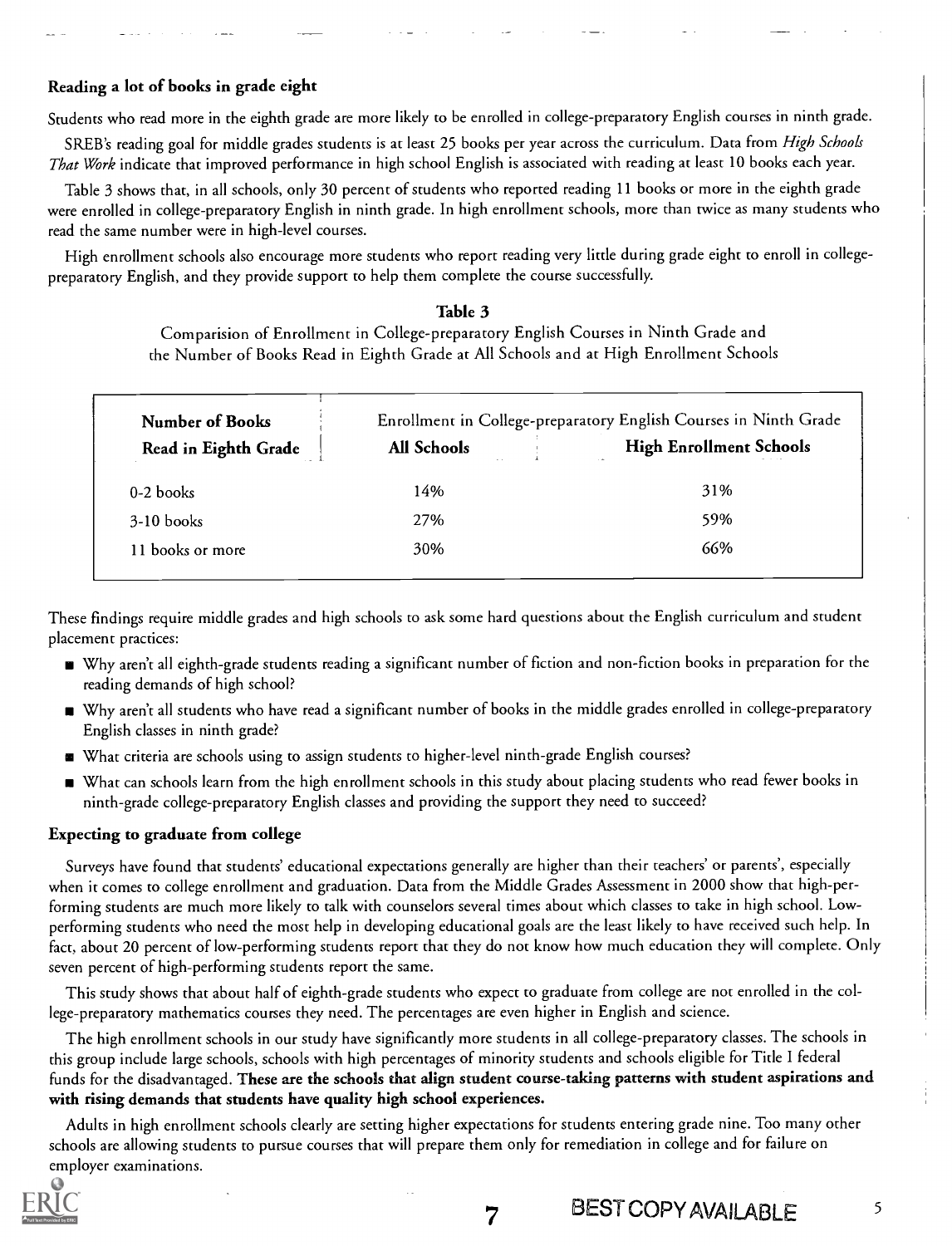#### Table 4

Comparison of Eighth-graders Who Expect to Graduate from College and Are Enrolled in College-preparatory Courses in Ninth Grade at All Schools and at High Enrollment Schools

| <b>College-preparatory Courses</b> |             | Percentage of Eighth-graders Who Expect to Graduate from College<br>and Are Enrolled in College-preparatory Courses in Ninth Grade |
|------------------------------------|-------------|------------------------------------------------------------------------------------------------------------------------------------|
|                                    | All Schools | <b>High Enrollment Schools</b>                                                                                                     |
| English                            | 29%         | 62%                                                                                                                                |
| <b>Mathematics</b>                 | 54%         | 80%                                                                                                                                |
| Science                            | 11%         | 43%                                                                                                                                |

These findings require middle grades and high schools to ask some hard questions about the expectations for college and about ninth-grade course assignment practices by high schools:

- Why are so many students who expect to graduate from college not enrolled in the college-preparatory courses they need to be successful in higher education?
- Among schools with similar student bodies, why do some have significantly more students in college-preparatory classes?
- Why are middle grades counselors and teachers spending so little time counseling students who have no educational goals or plans about the need for college-preparatory courses in high school?

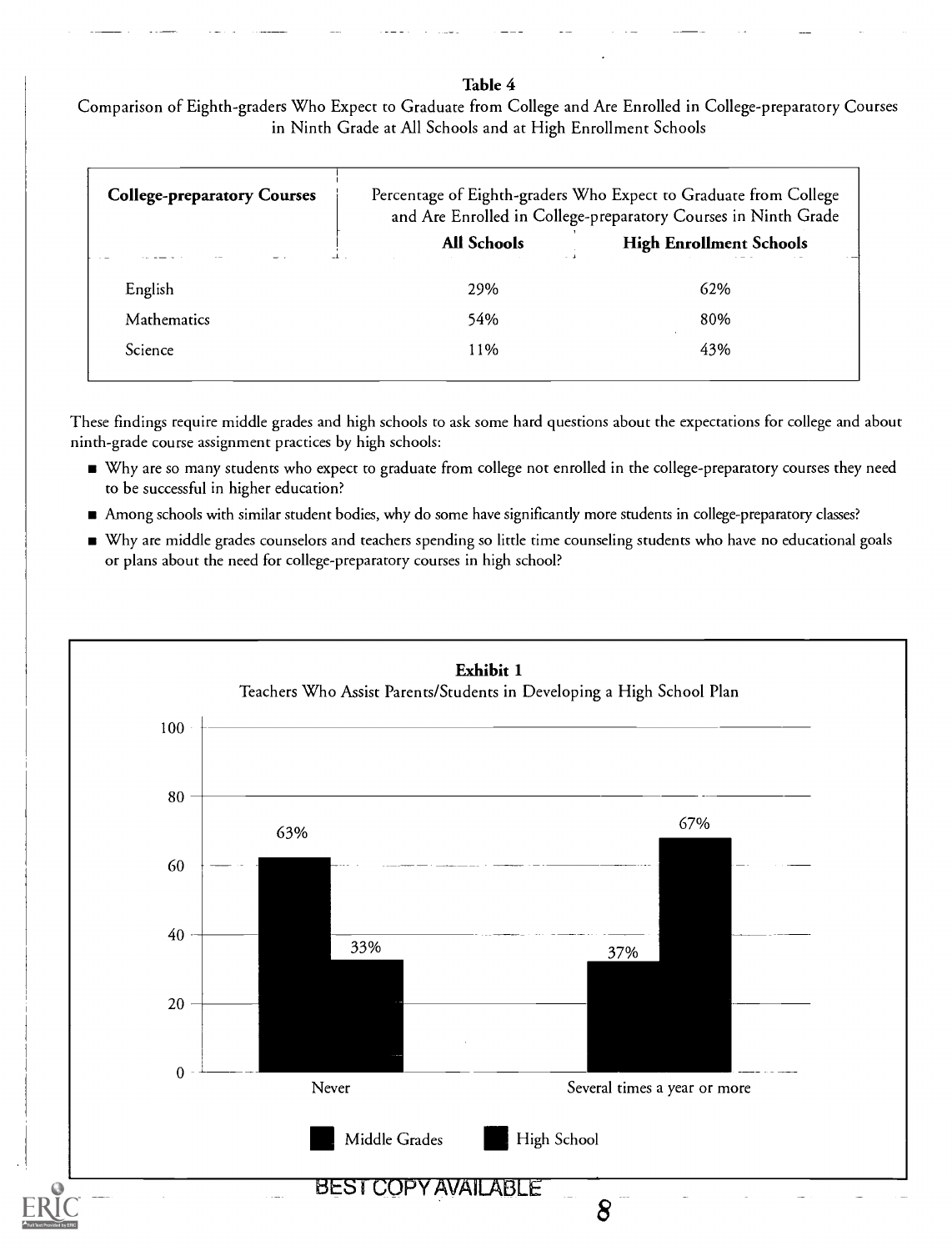# What Can Middle Grades Schools Do to Prepare More Students for High School and College?

iddle grades students who have teacher-advisers are more likely to have educational goals and plans for high school and M iddle grades students who have teachers as advisers are more meals to that students and parents receive timely infor-<br>The beyond. Schools that use teachers as advisers and mentors can make sure that students and parents mation about careers and college-preparatory programs in high school. This support is most important for lower-achieving students and students less likely to get help and support at home.

SREB research shows that lower-achieving students — who need the most guidance — are the least likely to receive it. (See Closing Gaps in the Middle Grades.) Teachers who agree to guide students can make an enormous difference in the decisions students make. And the earlier that guidance starts in the middle grades, the more students and their families will understand the importance of beginning to prepare for college well before high school begins.

# What Are the Characteristics of Schools that Prepare More Students for College-preparatory Courses and that Enroll Greater Percentages of Students in These Courses During the Ninth-grade Year?

 $\mathsf T$ any people assume middle grades schools that prepare a  $\mathbf 1$  high percentage of students for challenging work in high school must be in well-to-do neighborhoods with mostly white students. Our data suggest otherwise.

In our study, middle grades schools with larger percentages of students going on to college-preparatory courses in ninth grade ranged in size from fewer than 100 students to 1,000 or more. The schools' ethnic compositions ranged from about 44 percent white to 100 percent white. Over half of the schools received Title I funding, and the percentage of students eligible for free or reduced-price lunch ranged from 23 percent to 74 percent.

Among middle grades principals in schools that prepared more students for high school, 46 percent reported that every student in the school received reading instruction. The time spent on English/language arts instruction ranged from 45 to 75 minutes a day. Students spent less time in mathematics and science classes; instructional time ranged from 31 to 60 minutes.

Middle grades schools that successfully prepared students for challenging high school work were more likely to report that students received extra help and extra time. These schools were more likely to provide extra help in mathematics and science than in English/language arts.

Extra-help programs include tutoring, mentoring through such programs as "Big Brothers, Big Sisters," after-school or before-school sessions that extend the school day, double sessions of academic courses, and summer school sessions.

Fifty-nine percent of middle grades schools that were successful in preparing many students for high-level courses provided three or more extra-help programs. Among schools

whose students were less likely to enroll in college-preparatory courses, only 39 percent offered that much help. The more successful schools were more likely to link students with an adult or peer mentor.

Through school and classroom observations, the SREB staff, experienced educators, parents and others have identified the following strengths in middle grades schools that prepare more students for high school:

- These schools have strong leaders who set clear goals and priorities, establish a school climate conducive to learning, organize the staff for improvement, and provide support for both teachers' and students' needs.
- Example 2 Teachers work together in teams and across grades to ensure that all students are known and that their needs are met; teachers are provided time to plan and to discuss the results of their plans.
- These schools expect their students to achieve; they commit extra time and extra help to ensure that students meet high standards and grade-level expectations.
- Student-centered instructional activities such as working with a partner or a group, integrated learning such as using mathematics skills in other classes, and hands-on learning such as science experiments and laboratories are more likely to be found in middle grades schools whose students are ready for higher-level work.



7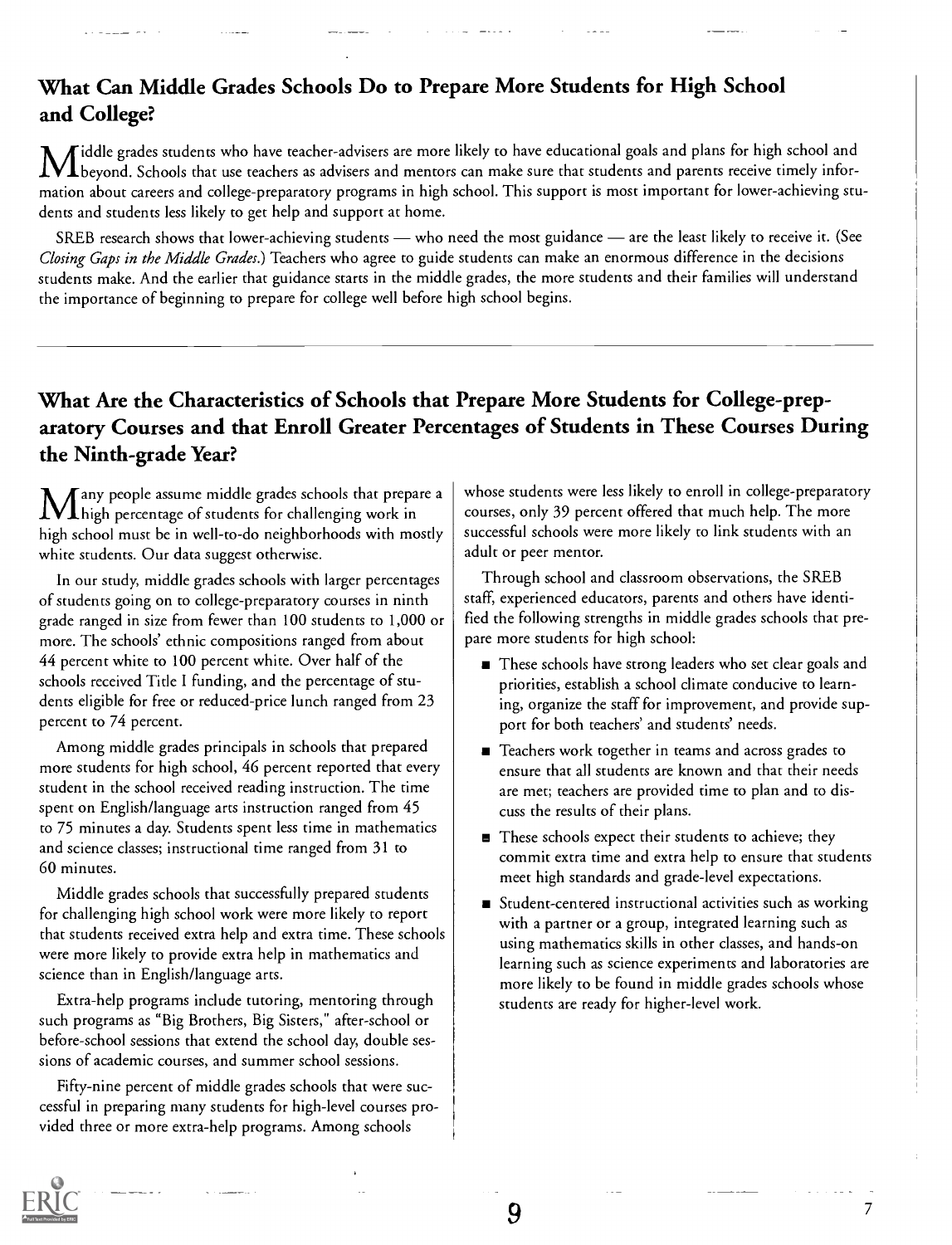# What Can High Schools Do to Increase Enrollment in College-preparatory Courses?

Like the middle grades schools in our study, successful<br>high schools failed to fit into any stereotypical mold. Our ike the middle grades schools in our study, successful data show that high-poverty schools were "as likely" to enroll a higher percentage of ninth-graders in college-preparatory classes as schools in more well-to-do communities.

These successful high schools varied in size from slightly more than 300 students to almost 1,500 students. The racial composition of the schools varied from 11 percent white to 99 percent white. While only three of the high schools received funding from the federal Title I program (which is less prevalent in high schools), the percentage of students eligible for free or reduced-price lunch ranged from 14 percent to 84 percent.

High schools that enrolled the most students in collegepreparatory classes were more likely to require students with a grade of "C" or lower to attend extra help sessions (62%) than schools which enrolled fewer students in higher-level classes (36%). These high enrollment schools also provide transportation to extra-help sessions.

High enrollment high schools were more likely to use a traditional instructional schedule ( 31% with class periods between 45-50 minutes ) than those schools with lower enrollment in college-preparatory classes (21%). However, the majority of both groups of schools used a type of block schedule containing instructional periods of 85 to 90 minutes in length.

All but three of the high enrollement high schools had participated for some time in SREB's High Schools That Work initiative. A major goal of  $HSTW$  is to increase the percentage of students enrolled in higher-level academic courses and to give students the extra help they need to succeed in them.

#### Characteristics of High Enrollment Schools

Through school and classroom observations, the SREB staff, experienced educators, parents and others have identified the following strengths in high-enrollment high schools:

- These schools have raised expectations for student achievement by increasing the number of credits needed for graduation to at least 26 Carnegie units and to as many as 30 units. They have phased out lower-level courses and the general track while increasing the number of Advanced Placement and postsecondary courses offered with dual credit for high school and college. Some require a senior project, an academic career major, or a career certification examination.
- Examples of challenging student assignments are present in these high schools, including integrated learning activities. They create cooperative learning opportunities, use high-engagement teaching strategies and involve students in real-world applications.
- Guidance and advisement programs have teachers and administrators as advisers who help develop multi-year educational plans and review them annually with students and their families. Most schools have implemented or are planning transition activities between the high school and its middle grades "feeder" schools.
- Strong leaders have defined and communicated clearly the expectations for students and work with faculties to support the expectations. These leaders build community support for higher expectations and participate in professional development that meets students' and teachers' needs.

# How Are Middle Grades Students Placed In Ninth-grade Classes?

 $\lceil$  inth-grade placement practices  $\qquad \rceil \; s$ vary, but the predominant pattern | are com is for high school counselors to spend a day and/or evening at the middle grades school filling out individual high school schedules for each student.

Counselors have access to students' grades and test information, and in some schools these high school representatives will have met with middle grades counselors to go over appropriate placements for students  $-$  especially those with special needs or unusual circumstances.

The things that really separate the placement practices of high enrollment

8

schools from lower-enrollment schools are communication and expectations.

Some schools are much more aggressive in educating students and parents about courses with challenging content. Through demonstrated success, administrators and teachers have more confidence in the ability of all students to succeed in higher-level coursework, and they communicate this confidence to students and parents.

Lower-enrollment schools continue to fit the curriculum to the perceived ability of students, while high enrollment schools recognize that well-supported students can complete a more challenging curriculum and place them accordingly.

Are high-enrollment schools justified in making this decision? The data say "yes."

Results from our end-of-eighth-grade Middle Grades Assessment test were compared to success rates in both higher- and lower-level ninth-grade classes in three subject areas. We gave particular attention to those students who were not successful because critics of higher standards and accountability tend to focus on dropout and failure rates.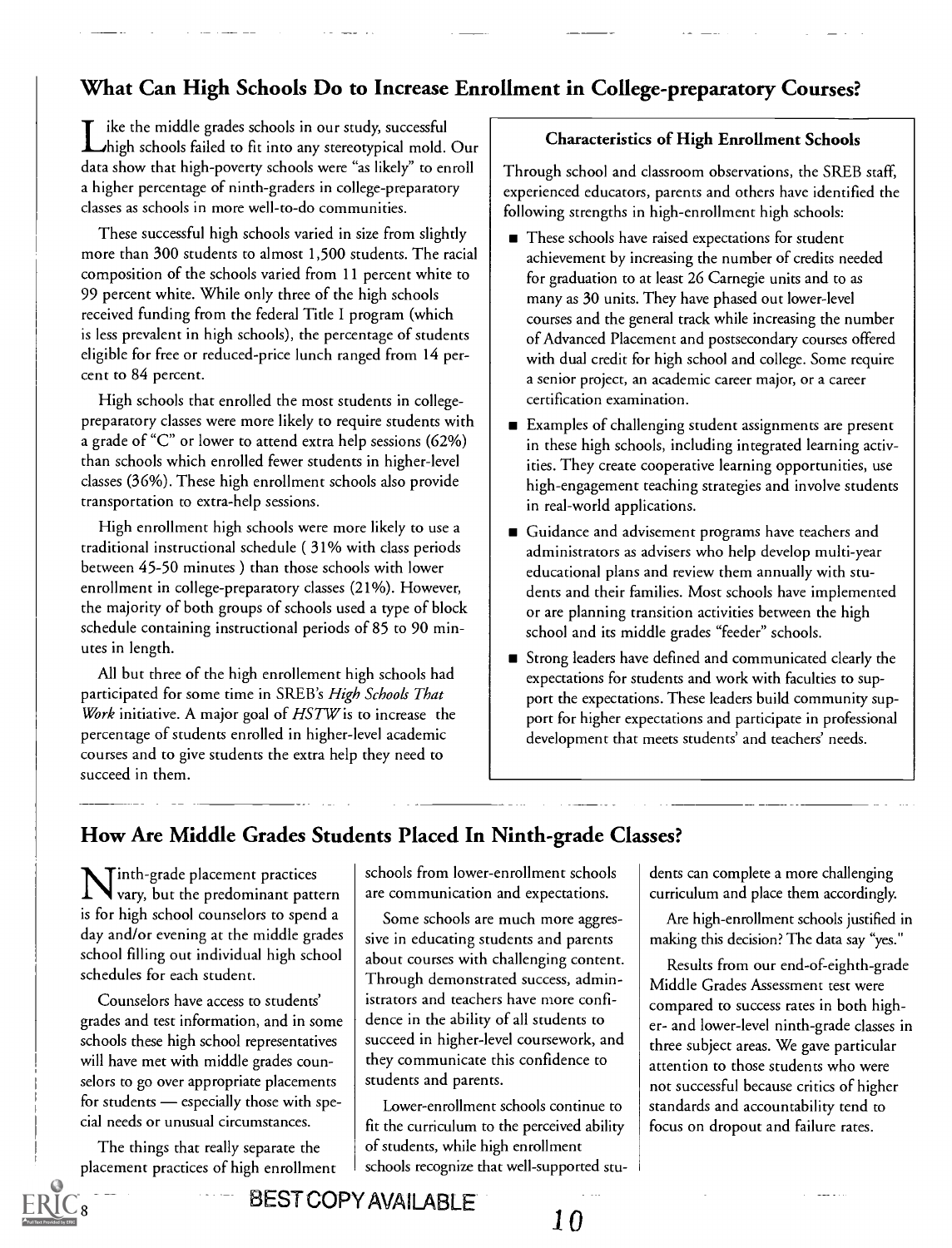In Table 5, students are compared by their eighth-grade test results and the grades they earned in their ninthgrade classes.

Students who took our NAEP-based eighth-grade reading test and scored in the lowest two quartiles were about twice as likely to fail ninth-grade English if they were placed in a lowerlevel English course rather than a college-preparatory course. Only students with mathematics and science test scores in the lowest quartile had a slightly higher failure rate in grade nine if they were enrolled in higher-level courses.

Clearly, enrollment in more demanding courses does not result in more failures. In fact, the evidence suggests that challenging content, bolstered by a quality student support system, produces lower failure rates. Many students can handle more challenging intellectual assignments than many schools are willing to give them.

These results require district leaders to ask: How are school leaders, counselors and teachers placing students in

grade nine classes? Are such factors as attendance, background and behavior determining placement? Do placement factors fail to recognize the potential of many students?

Students who can achieve but who may have other problems seem to be placed almost automatically in lowerlevel classes in some schools. Such inappropriate placement may result in even poorer attendance, more behavior problems and higher dropout rates.

High school administrators and faculty need to answer these questions:

- Why do similar students have a lower failure rate in higher-level courses than in lower-level courses?
- Do lower-level courses expect so little that students stop trying? Do they come to believe they cannot accomplish anything worthwhile and that school does not matter for them?
- Are teachers sorted so that those who are the most experienced and knowledgeable teach the "best students," while newer or weaker teachers are assigned to lower-level courses?
- Do students in higher-level courses get more help and support?
- Do students in higher-level courses perform at a higher level to match expectations?
- Are materials used in college-preparatory courses more interesting?
- Do teachers receive the professional development they need to apply research-based teaching strategies that can help lower-achieving students meet the demands of higherlevel courses?

Answers to these questions should reveal whether the school has the climate and culture necessary for student success. Schools that have high expectations, that demand students' best efforts, and that provide extra help and support to boost student confidence have students who succeed. Likewise, schools that set high expectations for teachers, demand their best efforts and support them as professionals have faculties who expect more of students and who help them achieve higher standards.

#### Table 5

Percentage of Ninth-grade Students Earning a "D" or an "F" in College-preparatory and Lower-level Courses by Eighth-grade Test Achievement Quartiles

|                                 |                | <b>Lowest Quartile</b> |     | <b>Highest Quartile</b> |  |
|---------------------------------|----------------|------------------------|-----|-------------------------|--|
|                                 |                | $\mathbf{2}$           | 3   | 4                       |  |
| <b>English Courses</b>          |                |                        |     |                         |  |
| College-preparatory English     | 23%            | 16%                    | 10% | 4%                      |  |
| Lower-level English             | 47%            | 31%                    | 23% | 8%                      |  |
| <b>Mathematics Courses</b>      |                |                        |     |                         |  |
| College-preparatory mathematics | 47%            | 31%                    | 16% | 9%                      |  |
| Lower-level mathematics         | 42%            | 37%                    | 25% | 16%                     |  |
| <b>Science Courses</b>          | $\overline{a}$ |                        |     |                         |  |
| College-preparatory science     | 48%            | 23%                    | 13% | 5%                      |  |
| Lower-level science             | 44%            | 33%                    | 16% | 8%                      |  |

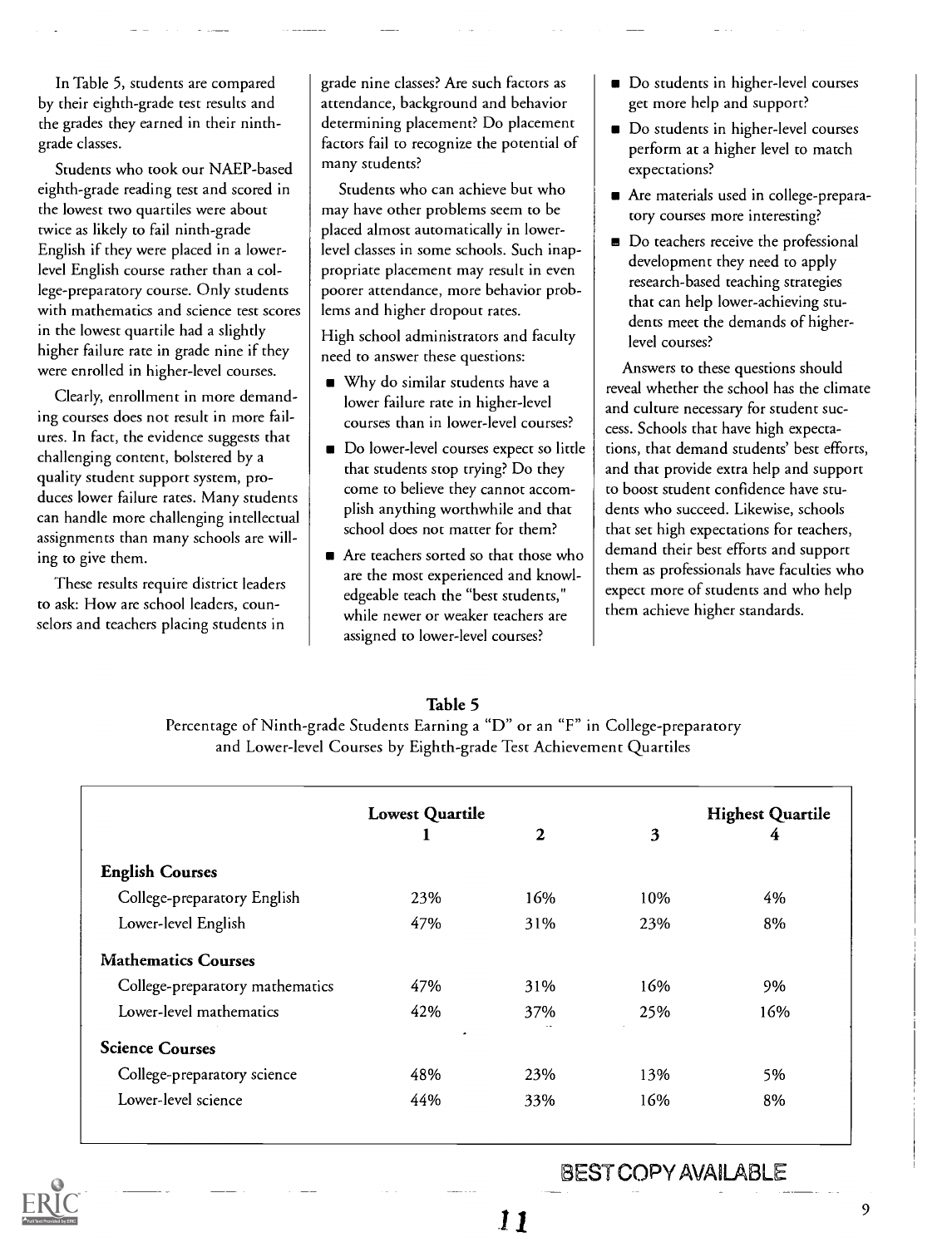# How Can Almost All Students Succeed in College-preparatory Classes?

Middle grades and high schools must work together to ensure that almost all students complete college-preparatory courses  $'\bf{l}$ in grades nine and  $\overline{10}$ . At a minimum, all students should complete college-preparatory English in grades nine and 10 and college-preparatory algebra and geometry by the end of grade 10. Students and their families need information early in the middle grades about the importance of these higher-level courses to college and career aspirations.

Here are some important actions that schools can take to accelerate student success and increase the percentage of students completing at least two years of college-preparatory English and mathematics in high school.

### Middle grades schools can:

#### High schools can:

- change the mathematics curriculum so that all students complete either pre-algebra or Algebra I successfully by the end of eighth grade;
- expect all students to read 25 books or the equivalent across the curriculum each year in the middle grades;
- $\blacksquare$  identify students by grade seven who may have difficulty completing a challenging curriculum in grade nine, and take steps to increase their instructional time in reading, English and mathematics;
- place struggling students in an accelerated curriculum with the best teachers;
- take steps to provide all middle grades students in grades seven and eight with teachers who have at least a minor (preferably a major) in the content area(s); and
- work with students and families to educate them about which courses lead to greater achievement and success, and help students and their families develop a five-year educational plan.
- provide catch-up courses, double periods and extra help for students who need extra instruction and time to meet higher course standards;
- re-think placement practices and take steps to increase annually the percentage of entering ninth-grade students assigned to college-preparatory English, mathematics and science courses;
- take immediate steps to enroll at least the same percentage of incoming ninth-graders in college-preparatory courses as high-enrollment schools do;
- teach all students to the same challenging standards, provide extra help and extra time for those who need it, and require students who earn below a "C" at any time to get extra help to strengthen their performance; and
- **a** appoint a special committee composed of teachers to study current placement practices. (The committee can visit high schools that enroll a higher percentage of ninth-graders in college-preparatory courses and should be responsible for developing a plan to enroll more students in higher-level classes while reducing failure rates.)

#### Together, middle grades and high school leaders can:

- organize vertical teams of middle grades and high school teachers in English, mathematics, science and social studies to align curriculum and performance standards to the level needed for challenging high school studies;
- work together to orient families, middle grades students and teachers about ever-tougher high school graduation requirements, rising demands in the workplace and the importance of a challenging program of studies in high school; and
- convene panels of high school and middle grades teachers in language arts, mathematics and science to identify what students need to know and be able to do to be prepared for college-preparatory work in grade nine. For example: What skills do students need to be successful in ninth-grade mathematics? (See page 12.)

-

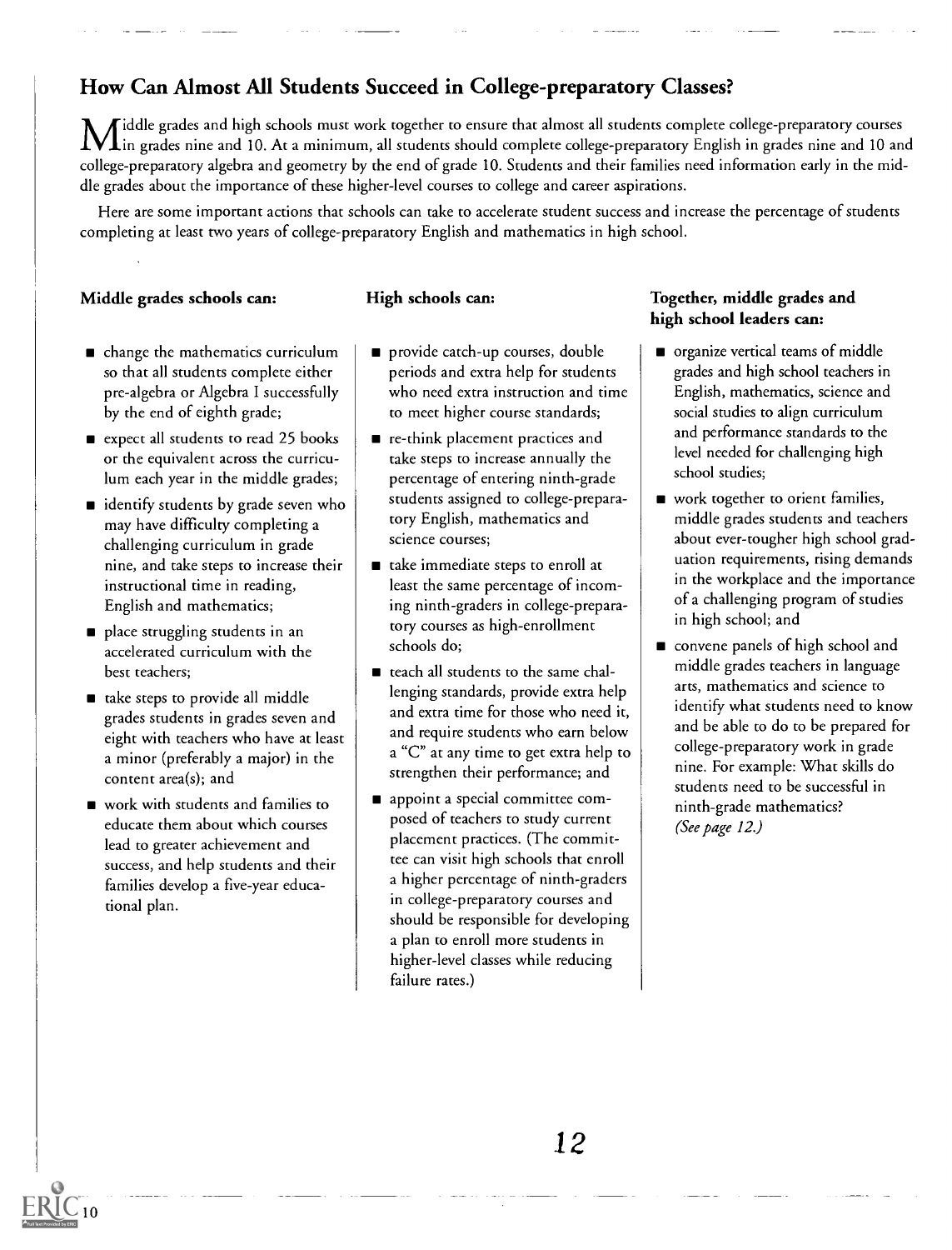# What Can States and Districts Do to Improve the Transition from Middle Grades to High School?

 $\blacktriangledown$  iven the powerful evidence that almost all well-support- $\mathbf I$ ed students can rise to the challenge of high expectations, state leaders cannot afford to leave decisions about middle grades preparation and high school placement entirely up to local schools.

Here are actions state decision-makers and policy leaders can take to ensure that the "weak link" between the middle grades and high school is mended and that the opportunities for students to meet the demands of college and the 21st century workplace are increased exponentially:

- Develop research-based readiness indicators for success in challenging high school studies.
- Require districts and schools to report annually the percentage of students successfully completing challenging courses in middle grades and high school.
- Conduct curriculum audits in low-performing middle grades and high schools to assess the extent to which higher quality and an increased quantity of academic instruction are available to more students each year.
- Require high schools and their sending middle grades schools to work together on educating families and students about what students need to know and be able to do to succeed in a challenging high school curriculum.
- At a minimum, require a one-on-one planning session for all students and their parents for the purpose of planning a challenging high school program that will prepare students for both college and employment.
- Require each high school to develop a follow-up plan with their sending middle grades schools that assesses annually the percentage of students who successfully complete two years of college-preparatory English, mathematics and science courses by the end of grade 10.
- Provide guidelines on how middle grades and high school leaders can work together to get more students ready for high school - and how they can successfully enroll more students into higher-level courses in grade nine while reducing course failures and dropout rates;
- **Provide middle grades schools with examples of inter**ventions that have proven successful in advancing student achievement and readiness for high school.
- Require and fund high schools to identify eighth-graders who are not ready to do college-preparatory English and mathematics in grade nine, and provide a rich summer school experience. If necessary, schools should provide continuing work and support during the first semester of ninth grade aimed at catching these students up and enrolling them in more challenging high school work by the second semester of ninth grade.

To accomplish this agenda, school districts must select teachers with a record of success in advancing student achievement and provide the materials, technology and time needed to plan and conduct quality learning experiences. Districts can demonstrate the effectiveness of their actions by a report to the state and the community that describes the results of their transition programs - successful outcomes, challenges remaining, and changes planned to improve the efficiency and effectiveness of the transition program.

We can no longer be satisfied with a "basic education" for most students. Our data clearly demonstrate that many more students can succeed in college-preparatory-level courses. Schools of every kind are doing it, so we know it can be done. We cannot continue to accept excuses from schools that are willing to sacrifice student success to avoid the hard work of change.

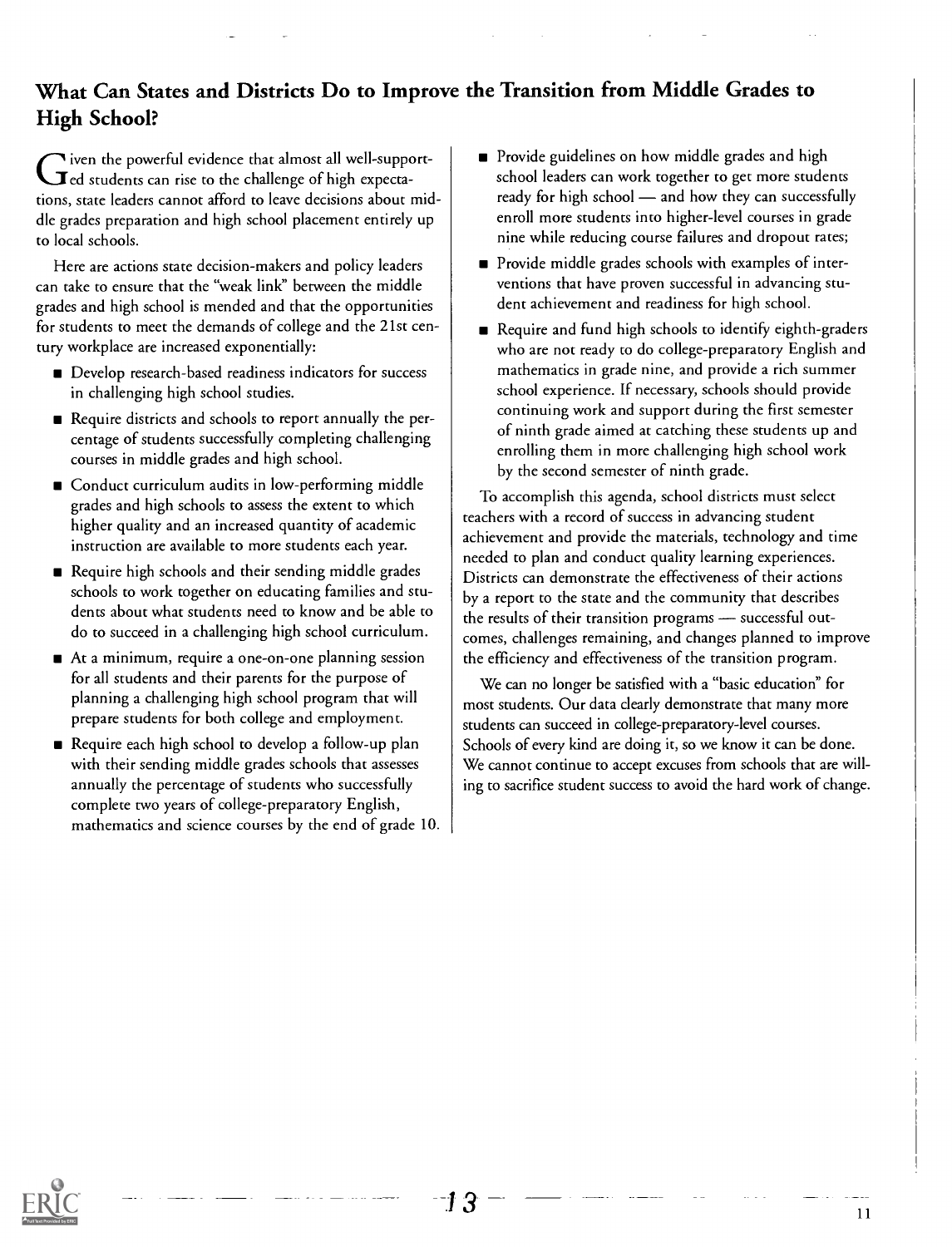### 12 Things Students Should Know and Be Able to Do to Be Ready for College-preparatory Mathematics

- Read, write, order and represent in a variety of forms: integers, fractions, decimals, percents and numbers written in scientific and exponential notation
- Add, subtract, multiply and divide integers, fractions, decimals, percents and numbers written in scientific and exponential notation with and without the aid of technology
- Determine greatest common factors, least common multiples and prime factorization
- Use ratios and proportions to describe situations and solve multi-step problems
- Draw and describe different types of angles, polygons and lines using their defining properties and appropriate tools
- Measure and calculate length, area, perimeter, surface area and volume using appropriate units, tools, techniques, formulas and levels of accuracy
- Understand and apply the Pythagorean relationship to solve problems
- Gather, present and interpret data
- Determine the number of ways an event can occur and the associated probabilities
- Simplify algebraic expressions and solve equations using substitution, the correct order of operations, grouping and properties of operations
- Represent, analyze, generalize and extend a variety of patterns with tables, words and symbolic rules
- Understand the concept of functions and represent them algebraically and graphically

# BEST COPY AVAILABLE

Sondra Cooney is the Director of Making Middle Grades Work, and Gene Bottoms is the Senior Vice President of the Southern Regional Education Board.

This publication is supported by funds from the Edna McConnell Clark Foundation, the U.S. Department of Education and The Goldman Sachs Foundation. The opinions expressed here do not necessarily reflect the positions or policies of any of the funding entities, and no official endorsement should be inferred.